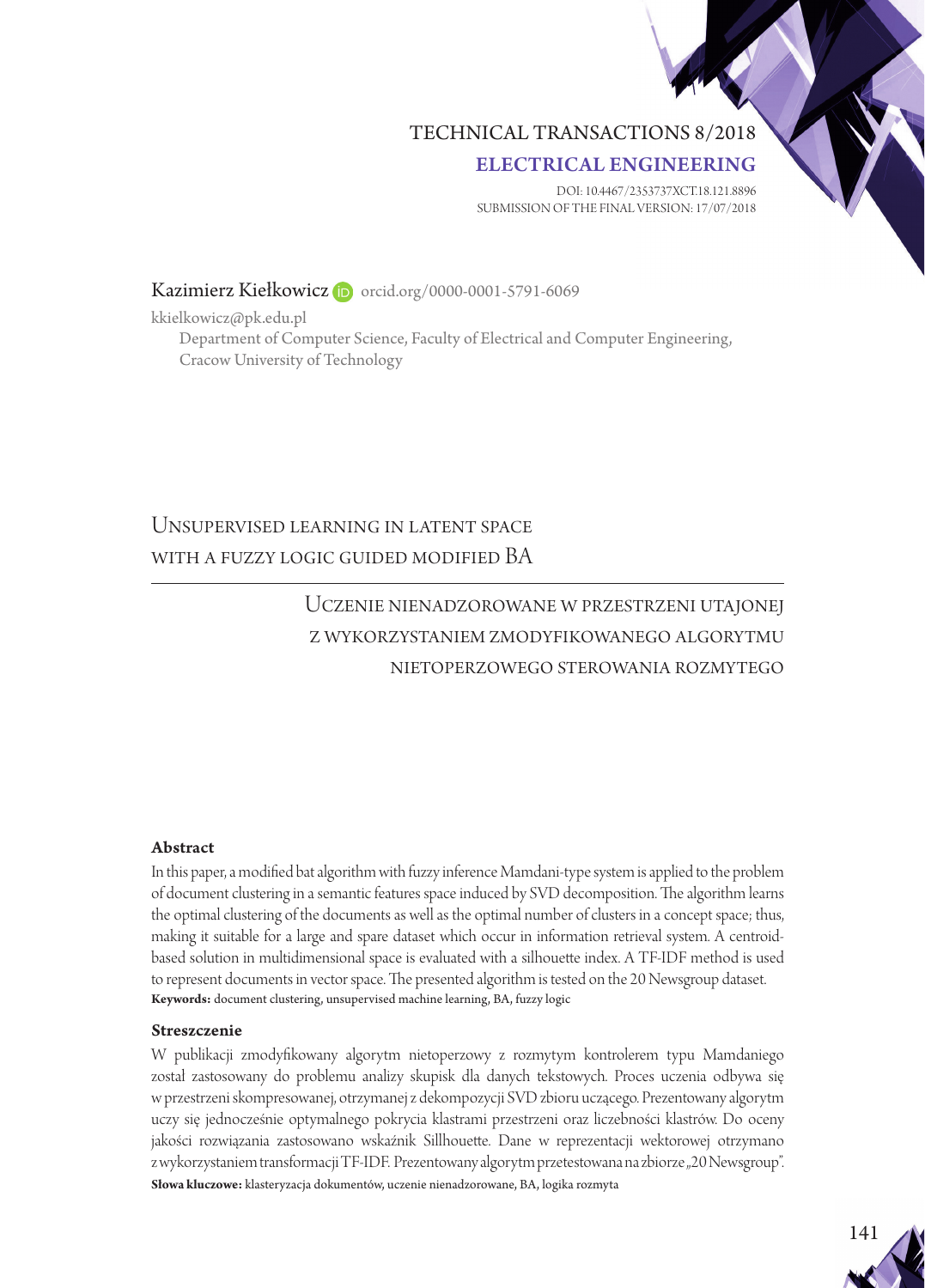### **1. Introduction**

Unsupervised learning, also known as cluster analysis or classification, is a process of exploring the unknown structure of the data by separating a finite data set into clusters. Partitional unsupervised learning in particular divides the data object into a predefined number of clusters. Formally, in mathematical terms partitional unsupervised learning can be stated as follows [11]: given a set of *m* objects  $X = \{x_1, ..., x_j, ..., x_m\}$ , where  $x_j = (x_{j1}, x_{j2}, ..., x_m)\}$ *x<sub>jn</sub>*</sub>)∈*R*<sup>n</sup>, find a K-partition of *X*, *C*={*C*<sub>1</sub>, …,*C*<sub>*K*</sub>}(*K*≤*m*) such that *C*<sub>*i*</sub>≠Ø for (i=1, …,K) and *U*<sup>K</sup><sub>*i*</sub>=*C*<sub>*i*</sub> −*C*<sub>*i*</sub> −*C*<sub>*j*</sub> −*O*<sub>*i*</sub> for *i*,*j*=1,…,*K* and *i≠j*. The problem of unsupervised learning can be stated as the optimisation of a predefined criterion function so that data objects belonging to cluster  $C_i$  are more similar to each other than objects belonging to cluster  $C_j$ . In principal, such optimisation can be performed by a 'brute force' methods; however, in practice this is often unfeasible. An alternative approach is to use a heuristic algorithm like K-means. However, such a hill-climbing-like algorithm suffers from being sensitive to the initial starting point and is likely to get stuck in local minima. To overcome these limitations, it is advisable to use a more sophisticated metaheuristic algorithm.

In principal, metaheuristics algorithms can be divided into a few groups, e.g. algorithms based on an evolutionary approach that model evolutionary processes and algorithms exploring the phenomenon of swarm intelligence [6].

Another approach, such as algorithms for modelling the response of a human immune system (e.g. artificial immune system algorithms) might be considered as a separate category due to the multiplicity of these proposed solutions.

Metaheuristics methods which are focused on exploring models of natural evolution generally, although not exclusively, take the following forms: genetic algorithms (GA) [10], genetic programming (GP) and differential evolution (DE) [20, 21]. Algorithms based on swarm intelligence are broadly presented by particle swarm optimisation (PSO) [13], ant colony optimisation (ACO) [4] or some of its modifications.

In recent years, unsupervised learning based on natural inspired metaheuristic algorithms, including PSO  $\vert 7, 14, 22 \vert$  and ant algorithms  $\vert 5 \vert$  has attracted attention as a result of its demonstrated effectiveness in solving complicated optimisation problems.

The recently introduced method, based on the group of solutions which explore the phenomenon of swarm intelligence was presented by Yang [22] in 2010 and is called the bat algorithm (BA). In [22], by modelling the behaviour of bats hunting for prey and by exploring phenomena of their echolocation capabilities, the author managed to incorporate methods for balancing the exploration phase, as well as the exploitation phase of modern swarm based algorithms.

The BA have already been applied to solve numerous hard optimisation problems such as multi-criteria optimisation [23] or optimisation of the topology of microelectronic circuits [9]. The growing popularity of the BA has encouraged researchers to focus their work on its further improvement. Most work was done regarding the hybridisation of BA with other metaheuristics or local search methods [8]. Some other solutions were involved in the context of adding self-adaptability capabilities to algorithm [1]. Some work has also been done in the

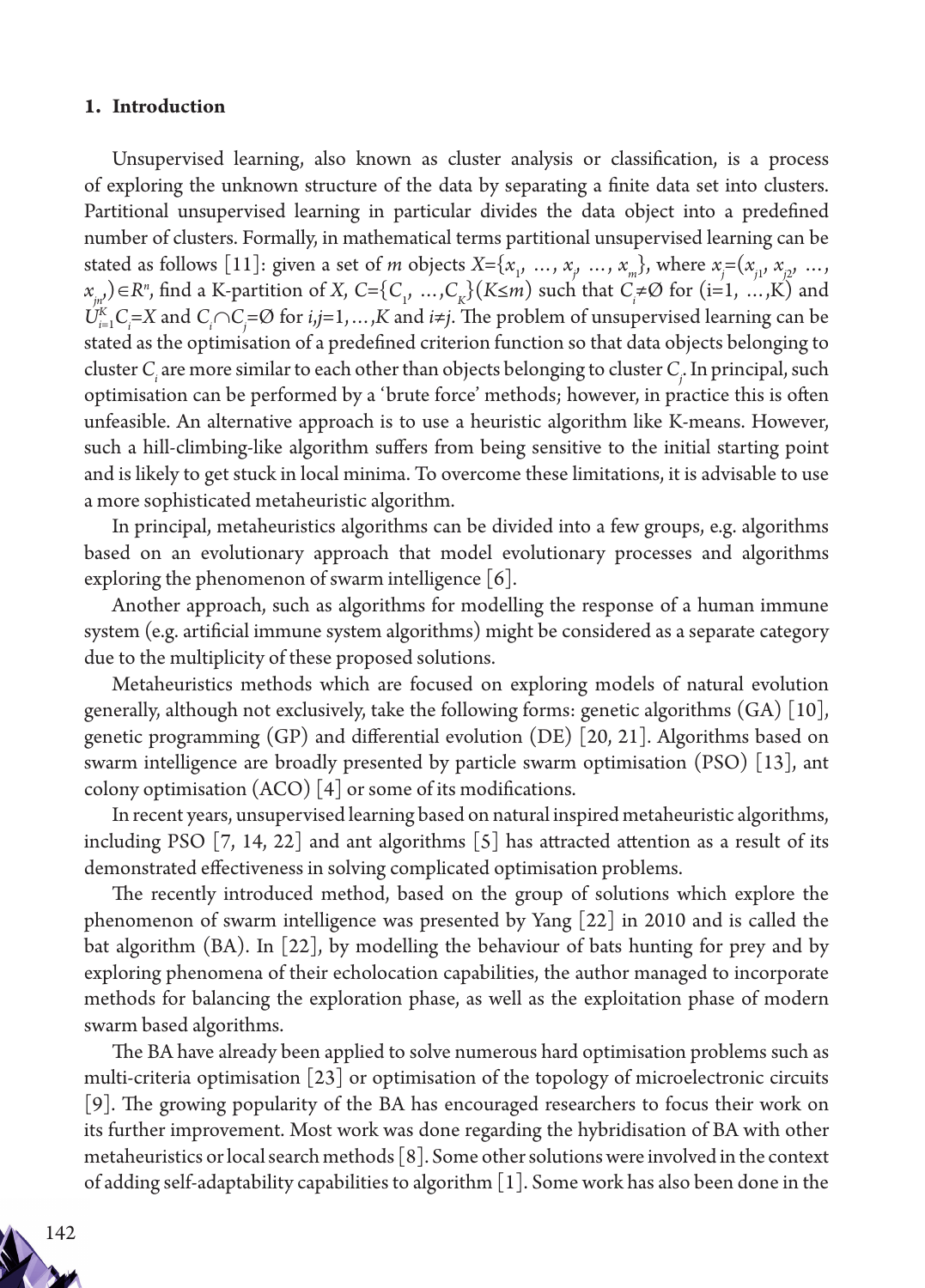area of the adaptation of the standard BA to binary problems [19] and in modifying scheme of acceptance of a new solution  $[16]$ .

Unfortunately, most of these modifications not only improve the quality of the obtained solutions, but also increase the number of control parameters that need to be set to obtain solutions of an expected quality. This makes such solutions quite impractical. More recent work [15] introduces *a* fuzzy logic control system built on a Mamdani-type inference method to control the exploration and exploitation phases of an evolutionary system based on a modified BA [15]. The application of fuzzy logic to control the exploration and exploitation phases frees the user from explicit specifying control parameters and only requires the defining of expected behaviour in a knowledge-based form of *if-then* sentences that is readable for humans.

Section 2 describes a modified BA (MBA) used as an optimisation algorithm. Section 3 provides information about incorporating a fuzzy logic controller to dynamically adjust the behaviour of a MBA and define linguistic variables used in *if-then* sentences in the knowledge base. Section 4 describes used solution encoding as a Bat positing in the search space. Section 5 describes the used cost functions (Silhouette Coefficient index) that are used to evaluate a given solution. Section 6 provides information about inducing semantic feature space from raw data point space using singular value decomposition (SVD). Section 7 discusses methods to transform the raw text-based representation of documents to vector space used by the unsupervised learning algorithm. Section 8 provides experimental results conducted on subsets of the well-known 20 Newsgroup. Section 9 concludes this paper.

## **2. Modified Bat Algorithm (MBA)**

 The BA has been recently proposed as a bio-inspired metaheuristics method for solving hard real-valued optimisation tasks. It tries to mimic the behaviour of bats hunting for their prey. The algorithm was introduced by Yang in 2010 [22]. BA is based on a population of bats, which fly through and explore the solution search space in order to find interesting areas. Each single bat represents one solution in multi-dimensional search space. Solutions are evaluated in terms of their fit value by provided *a* fit function. The full discussion of BA, its shortcomings, and some proposed modifications to form a modified bat algorithm (MBA) can be found in [16]. A MBA is presented as pseudocode in algorithm 1:

- 1: Randomly initialise position  $x_i$  and velocity  $v_i$  of *i*-th bat in the population. A bat is an encoded solution as described in section 4.
- 2: Initialise pulsation frequency $Q_i \in [Q_{min}, Q_{max}]$ , pulsation  $r_i$  and loudness  $A_i$  of *i*-th bat in the population.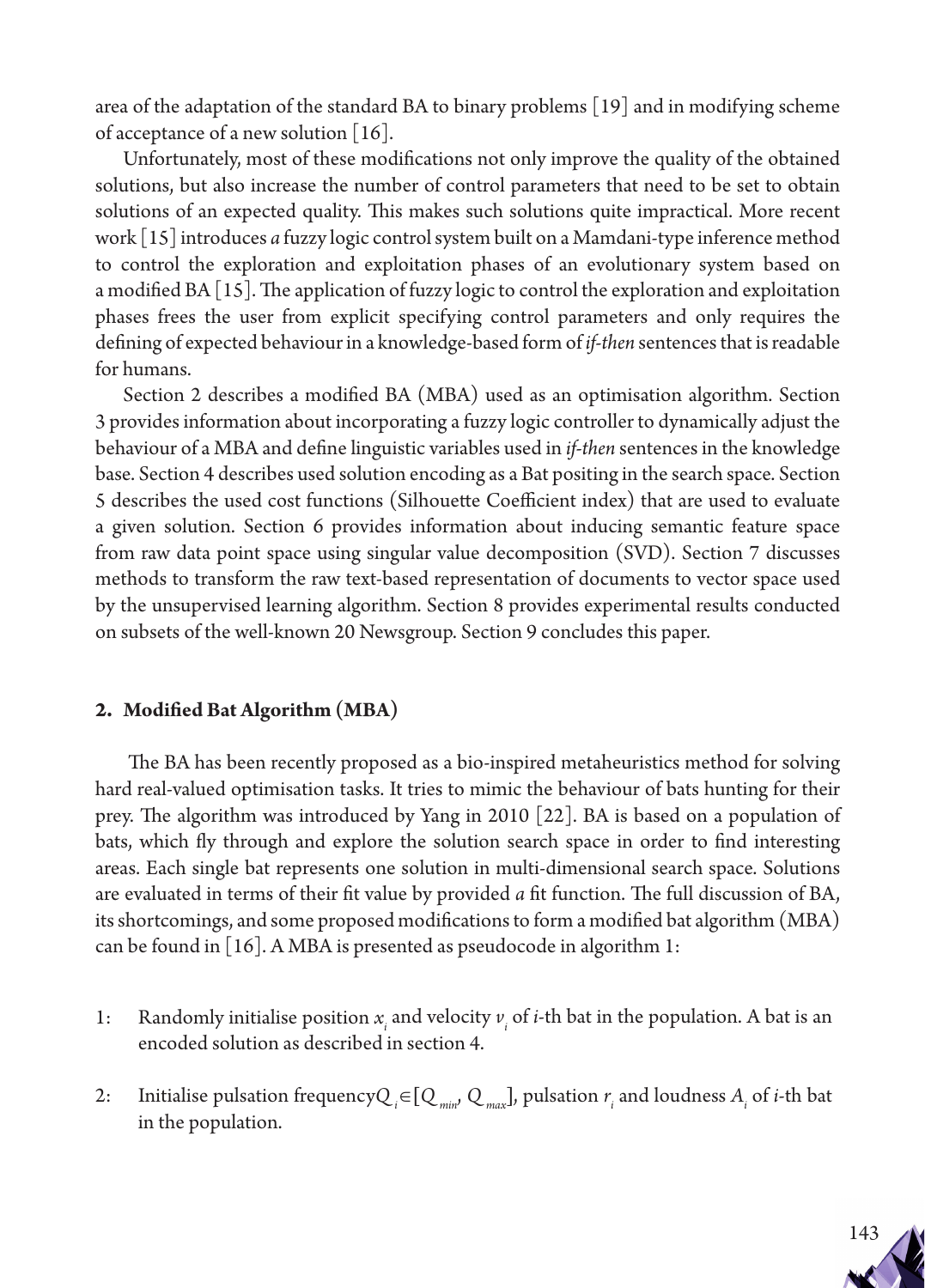- 3: **while not** termination conditions are satisfied: Q = fuzzy inference system (diversity, error, iteration) Q adaptation using FLC
- 4: **for each** bat in population:

5: 
$$
v_i(t) = a_i v_i(t-1) + Q_i(x^* - x_i(t-1)) + Q_i(x_{\text{ever}}^* - x_i(t-1))
$$
  
\n $x_i(t) = x_i(t-1) + v_i(t)$ 

- 6: **if**  $\text{randn}(0,1) > r_i^t$ : *x*' *<sup>i</sup>* ← generate new solution around current bat *xi*
- 7: **if**  $f(x_i^t) < f(x_i)$  or  $\text{randn}(0,1) < A_i^t$ :  $x_i \leftarrow x_i'$ Update values of pulsation and loudness,  $r_i^t$  and  $A_i^t$ , respectively, as: *A*<sup>*t*+1</sup></sub>←α*A<sup><i>t*</sup></sup>; *r*<sup>*t*+k−*r*<sub>*i*</sub></sub><sup>*t*</sup>(1–exp(–γ*t*))</sup>
- 8: Evaluate bat population using the fit function *f* described in section 5.
- 9: Find the best bat in the population and mark it as  $x^*$

10: if 
$$
f(x^*) < f(x^*_{\text{ever}})
$$
:

11:  $x^*_{\text{ever}} \leftarrow x^*$ 

Algorithm 1. Modification of bat algorithm to form MBA where:

- $v_i(t)$  real-valued velocity vector of *i*-th bat,
- $x_i(t)$  real-valued position vector of *i*-th bat,
- *Q <sup>i</sup>* pulsation frequency of *i*-th bat,

 $\alpha$ ,  $\gamma$ ,  $Q_{\text{mix}}$ ,  $Q_{\text{max}}$  – constant.

The equations used for the bat position and the velocity update used in algorithm 1, step 5, were introduced in [22].

 The modifications to BA introduced by Kiełkowicz and Grela in [16] are twofold: the scheme of acceptance of a new solution; a modified velocity equation to overcome some limitations of the original BA introduced in [22] and a memory of the best solution found during the process of optimisation by the algorithm is also introduced.

Modifications introduced in  $\begin{bmatrix} 16 \end{bmatrix}$  also change the bat position and the velocity update equations. In comparison to equations presented in  $[22]$ , the use of an archive component to help direct the bats towards the area where good solutions have previously been found and the concept of cognition coefficients instead of using upper bounds limits are used in [16]. Finally, equations  $(1)$  and  $(2)$  show the introduced modification:

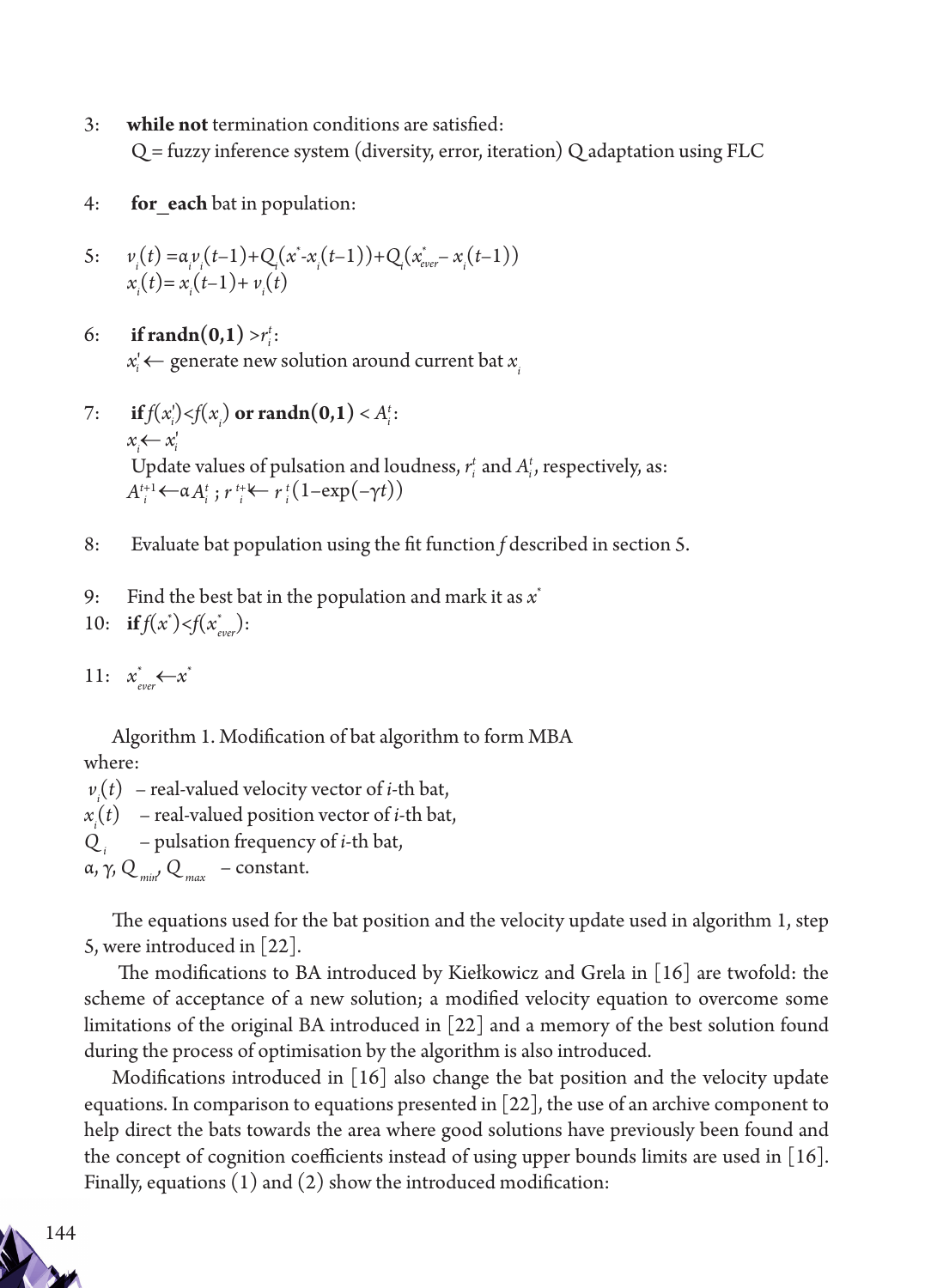$$
\nu_i(t) = \alpha_i \nu_i(t-1) + Q_i(x^* - x_i(t-1)) + Q_i(x^*_{\text{ever}} - x_i(t-1)),
$$
\n(1)

$$
x_i(t) = x_i(t-1) + v_i(t).
$$
 (2)

where:

α*i* – cognition coefficient of *i*-th bat,  $x^*$  – $x_i(t-1)$  – social component,  $x_{\textit{ever}}^*$  –  $x_i(t-1)$  – archive component, *Q <sup>i</sup>* – pulsation frequency of *i*-th bat.

In contrast to equations proposed by Yang in  $[22]$ , modified velocity equation  $(1)$  uses cognition coefficients to limit the influence of past direction (taken at time  $t - 1$ ) in the decision taken at current t iteration. There is also an archive component that helps bats build social knowledge of the previously found globally best solution.

The proposed modifications to the scheme of acceptance of new solutions tend to limit the probability of acceptance of the worse solution. Comparing the original BA with the modification in  $[16]$ , the worse solution is accepted with probability  $A_i$ , where in the modified algorithm, the worse solution is accepted only with probability  $(1 - r_i)A_i$ . There is an obvious relation, that given  $r_i > 0$  and  $A_i > 0$ , the following is true  $(1 - r_i)A_i < A_i$ . Moreover, modifications introduced in  $[16]$  also include the form of memory  $x_{\tiny{ever}}^*$  which represents the best solution ever found.

It is important that the introduced modifications do not change the computation complexity of the algorithm in the context of the big Ο notation since these modifications are linear in nature and are not based on additional computation or the evaluation of a fitness function.

### **3. Parameter auto-adaptation using fuzzy logic controller**

The dynamic of the MBA is defined by the position and velocity update equations (1) and (2). Pulsation frequency  $Q_i$  was chosen to be dynamically adjusted using a fuzzy logic Mamdani-type inference system since this parameter has the most influence on the movement of bats in the colony. Dynamic changes of this parameter can improve the overall performance of the algorithm. However, it is not always possible to derive clear mathematical formula describing how parameters should be adopted during the optimisation process. It is easier to describe an expected behaviour of an algorithm in the form of an *if–then* human-readable sentence describing the situation and expected behaviour, e.g. "If the iteration is small, then exploration is intensive" or "if diversity is small and iteration is big, then exploration is less".

In the paper, a fuzzy logic Mamdani-type inference system is used to control the exploration/exploitation phase of a MBA through dynamic modification of the pulsation frequency  $Q_{i'}$  as it was introduced and analysed in the author's other publication [16].

To build a Mamdani-type inference system, it is required to define the input value range, the linguistic variable and the knowledge base in the form of an *if–then* sentence and define the output value range (and their defuzzification method). In the paper, as introduced in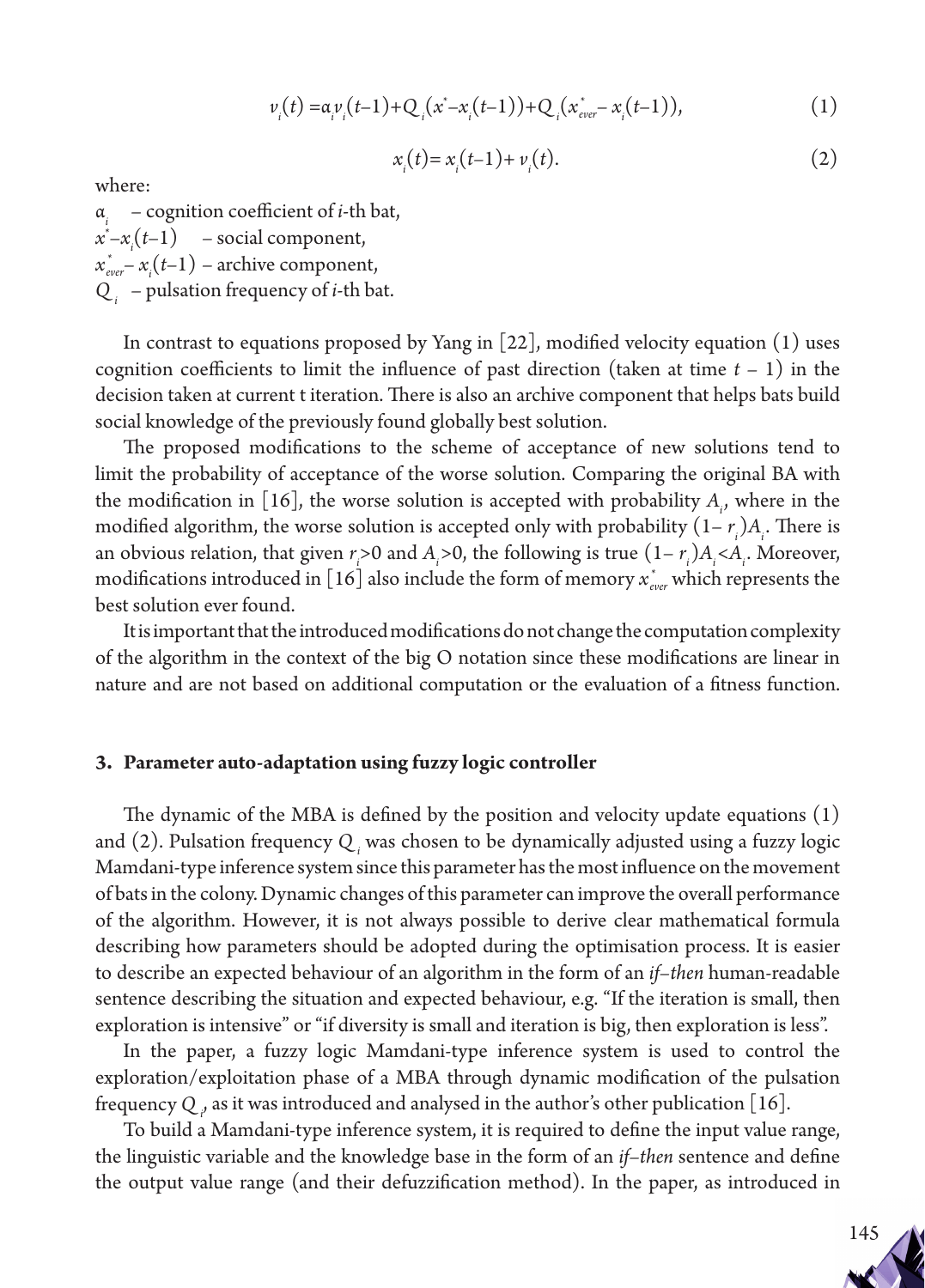[17], we also use diversity of the colony, the error of the flock and the number of iterations as the input parameters. As our output parameter, we choose  $Q_{max}$ . We expect all our input and output parameters to be in the range of

The diversity (dispersion) of the flock is defined by the following equation (3):

$$
diversity(t) = \frac{1}{n} \sum_{i=1}^{n} \sqrt{\sum_{j=1}^{D} (x_{ij}(t) - x_{j}^{*}(t))^{2}}
$$
(3)

It can be considered as the average Euclidean distance between each bat and the bat representing the best solution at the i-th iteration. Diversity measures the degree of dispersion in the flock. When bats are close to each other, the diversity is small. Diversity needs to be normalised before it can be considered as input to a fuzzy inference system, since input must be in Equation (4) was used to normalise diversity:

$$
normalizedDiversity(t) = \begin{cases} & \text{if } minDiversity = maxDiversity, 0 \\ & \text{if } minDiversity \neq maxDiversity, \frac{diversity(t) - minDiversity(4)}{maxDiversity - minDiversity} \end{cases}
$$

For iteration to be considered as input to *a* fuzzy logic inference system it needs to be normalised, we used formula (5):

$$
Iteration = \frac{currentIteration}{maximumNumberOfficial}
$$
 (5)

From now on, *normalised Diversity(t)* will be referred to simply as *diversity(t)* and  $Q_{max}$ as *Q*. Membership functions defining input and output linguistic variables over crisp [0, 1] interval are the triangular functions shown in Figs. 1 and 2.

The knowledge base for Mamdani-type inference is in the form of a set of *if–then* sentences, where the *if* part is a premise and the *then* part is the conclusion. Each sentence is constructed using linguistic variables and (possibly) '*and/or*' connectors and hedges. In the paper, the author considers two linguistic variables (diversity and iteration) as inputs to the inference system and one output linguistic variable (Q). Each variable can take linguistic values from the set {small, big}. Input and output linguistic values are fuzzy sets defined on interval . Thus, we expect crisp input values and output to be in interval . The used knowledge base is as follow:

KnowledgeBase:

= ["If diversity is *small* and iteration is very *small*, then Q is very big **If** diversity is small, **then** Q is big **If** iteration is big, **then** Q is *small* **If** iteration is very *big s* , **then** Q is very *mall* ⇃  $\overline{1}$  $\mathbf{I}$  $\overline{\mathfrak{c}}$  $\left| \right|$  $\mathbf{I}$ 

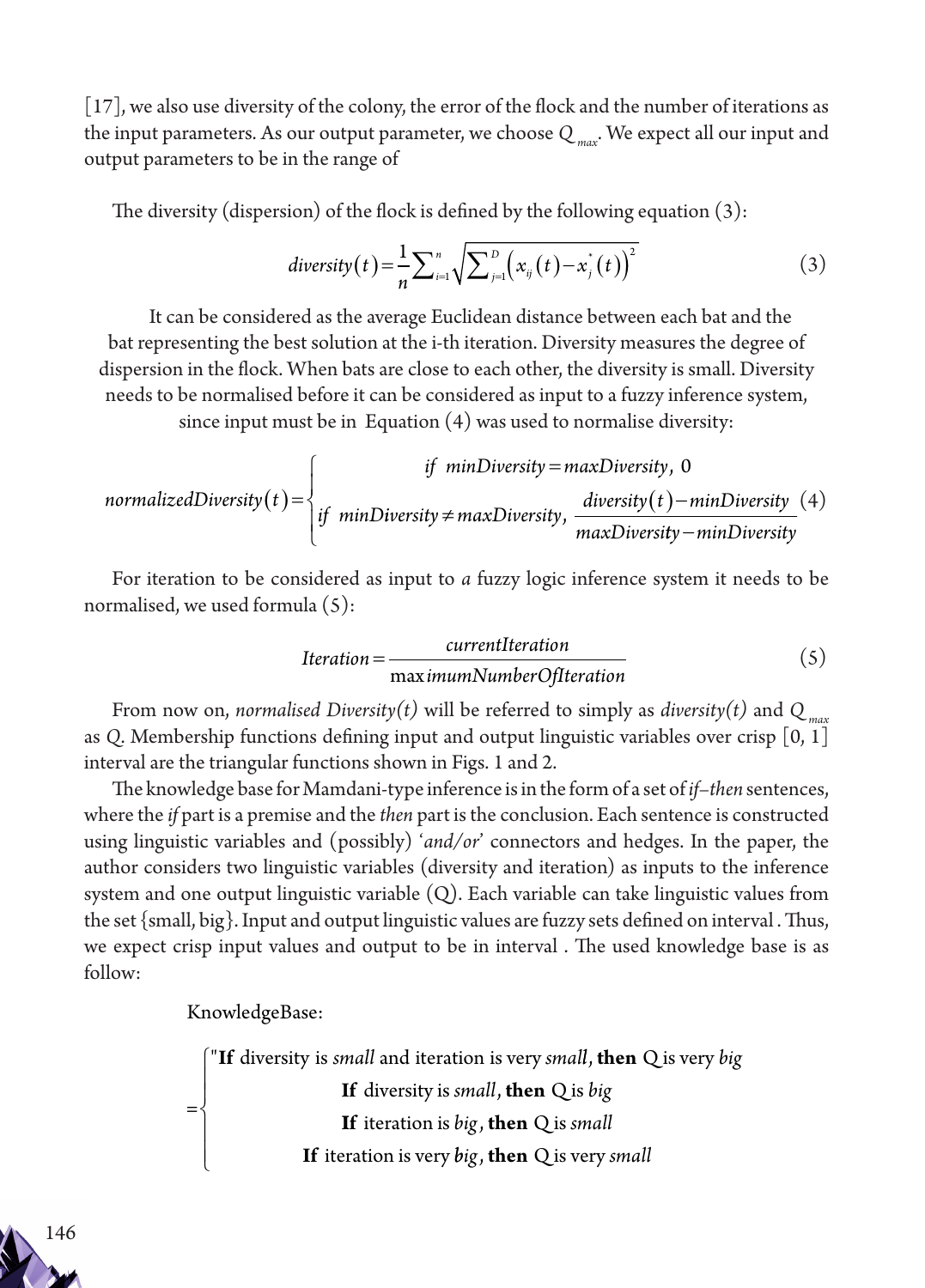

#### **4. Solution encoding as bat position in dimensional space**

One of the major design considerations in developing unsupervised learning algorithms based on the bat optimisation metaheuristic is encoding the solution as bat position in search space. In the context of clustering *N* data points into *K* clusters with cluster centroids  $M = \{m_i\}$ *i*=1,…, *K* (*m*<sub>*i*</sub>∈*R*<sup>*n*</sup> for learning in n-dimensional space), one way is for the bat position to directly encode the centroid positions as  $bat_i = (m_1, ..., m_K)$  and assign a data point to the cluster based on similarity measures, e.g. *the* Euclidean distance. Which is known in literature, for other types of population-based metaheuristics, as centroid-based representation [18]. However, in this paper the author augments bat representation with thresholds and encodes the *maximum* numbers of centroids (given as inputs for the algorithm) in the bat position. This way, the optimisation process searches for both the optimum number of centroids and the optimal centroids position in the search space regarding the given cluster index (in this paper, the silhouette coefficient is used). The solution encoded as the bat position in the search space is given as  $bat_i = (t_1, ..., t_{K'} m_1, ..., m_K)$ , where threshold  $t_i \in [-1,1]$ ,  $m_i \in \mathbb{R}^n$ . If  $t_i$  satisfied  $t_i > 0$  the corresponding centroid is considered active. All active centroids form a valid solution which is evaluated under the given clustering index (discussed in section 5).

## **5. Cost function**

In literature, there are few cluster indices that can be used to evaluate clustering obtained by the optimisation algorithm, for example CH-index [2] or DB-index [3]. However, in this work, the silhouette coefficient [24] index is used as a cost function to evaluate a given solution found by the MBA. Since it evaluates how a given object (here a document) is similar to other objects (documents) in a cluster, it seems reasonable to use it in a document clustering problem where we are interested in having similar documents within a cluster.

In order to construct silhouettes, one needs two things: the partition obtained by the MBA and collections of all proximities between data objects. For each data object *i* within the data, we calculate the value  $s(i)$ . The mean value of all data objects is then calculated. Let us define *s*(*i*) in terms of dissimilarities. Consider data object *i* in the data set and corresponding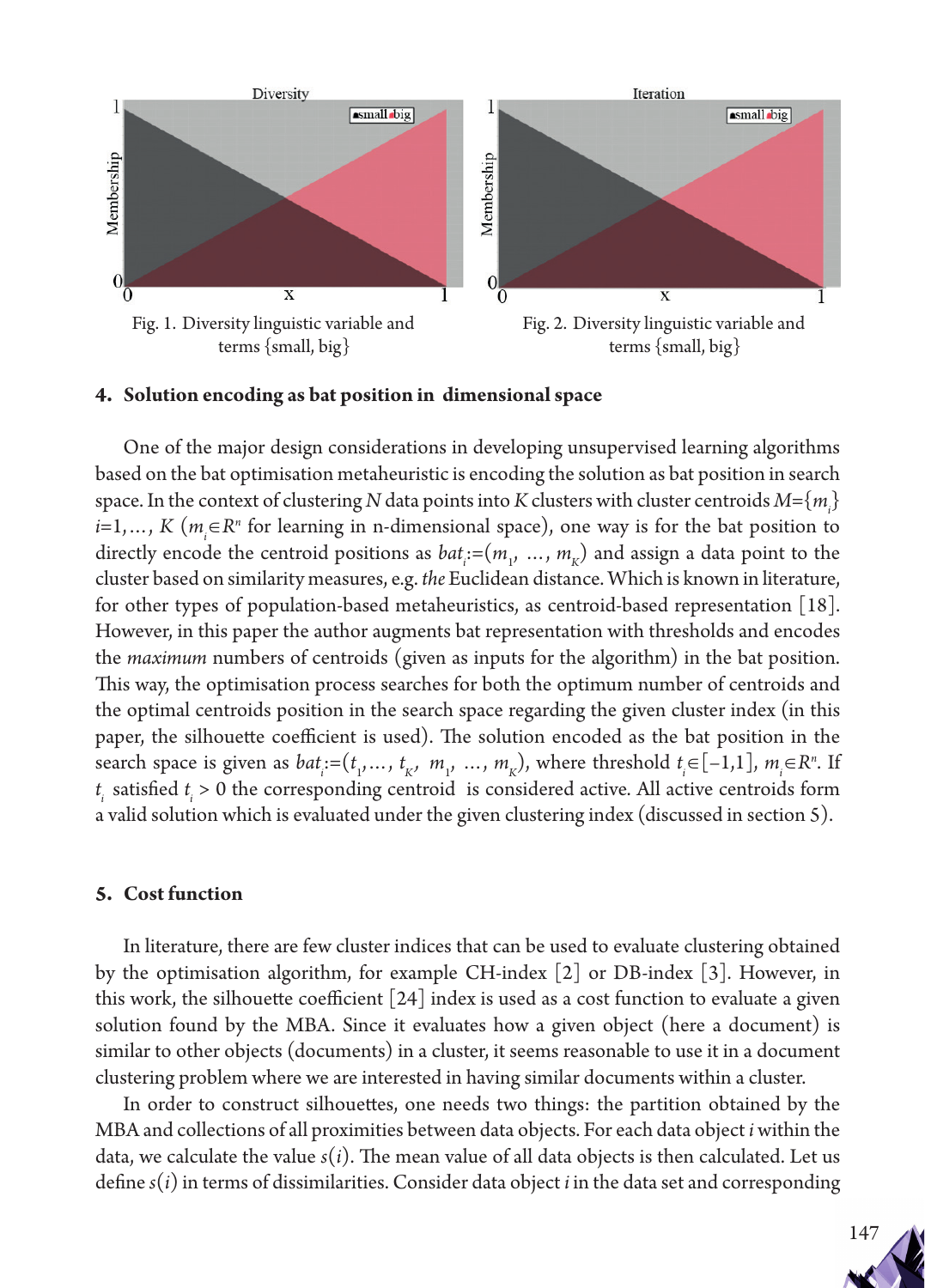cluster A to which data point *i* belongs. When cluster A contains other object thatwe define  $a(i)$  as the average distance to all other data points in A.

Let us define  $d(i, C)$  as the average dissimilarity from data point to all data points in the other cluster C ( $A \neq C$ ). After obtaining all  $d(i, C)$  for all other clusters in the solution, we can define *b*(*i*) as:

$$
b(i) = \min_{\text{for every } C \neq A} d(i, C) \tag{6}
$$

$$
s(i) = \frac{b(i) - a(i)}{\max\{a(i), b(i)\}}
$$
\n<sup>(7)</sup>

Using silhouette coefficients is useful when seeking compact and clearly separated clusters.

#### **6. Latent semantic analysis using SVD**

Before unsupervised learning can take place, the learning dataset must be transformed to a vector space of reduced dimensionality – the latent space. The transformation is linear and is based on singular value decomposition  $[12]$ . SVD factorises the given learning data (in the form of a matrix  $X_{mn}$  with  $m$  learning data points  $x_i \in R^n$ ,  $X_{mn} = [x_1; \dots; x_m]$  to three matrices  $X_{mn} = U_{mn} \sum_{rr} V_{rn}^T$ , where *U* and *V* are orthogonal matrices  $U^T U = V^T V = I$  and the diagonal matrix Σ contains *r* singular values of *Xmn*. The approximation of X is computed by setting all by the largest k singular values in Σ to zero (=Σ), which is rank k optimal in the sense of *L*<sub>2</sub>-matrix norm. Once the approximation  $\widetilde{X} = U \widetilde{\Sigma} V^T \approx U \Sigma V^T = X$  is obtained, notice that the data-to-data  $\widetilde{X} = U \widetilde{\Sigma} V^T \approx U \Sigma V^T = X$  is obtained, notice that the data-to-data  $\sum_{i=1}^{n} V_i = \sum_{i=1}^{n} V_i$  and  $\sum_{i=1}^{n} V_i = \sum_{i=1}^{n} V_i$  and  $\sum_{i=1}^{n} V_i = \sum_{i=1}^{n} V_i$  and thus the rows of *U* $\tilde{\Sigma}$  are defining coordinates for data points in latent space. Once latent representation of a training data set is induced, unsupervised learning can take place.

#### **7. Term frequency-inverse document frequency**

In order to perform machine learning on text documents, we first need to convert textbased represented documents into numerical feature vector-space representation. There are numerous transformation methods known in the machine-learning community to perform such transformations of raw dataset text representation to vector representation. For example, 'bag of words' methods, which can be summarised as follows: first assign an integer number to each word occurring in any document in a training dataset, for example, by building a dictionary from words to integer indices. Then, for each document, count the number of occurrences of each word from the dictionary and store it in the matrices' representation as the number of appearances of each word from the dictionary in the document. However, dictionary representation has severe limitations. Consider the space requirements for storing matrices that were built using a dictionary with 100,000 different words on 10,000 documents in 32-bit float data type; this would require more than 4GB of RAM.

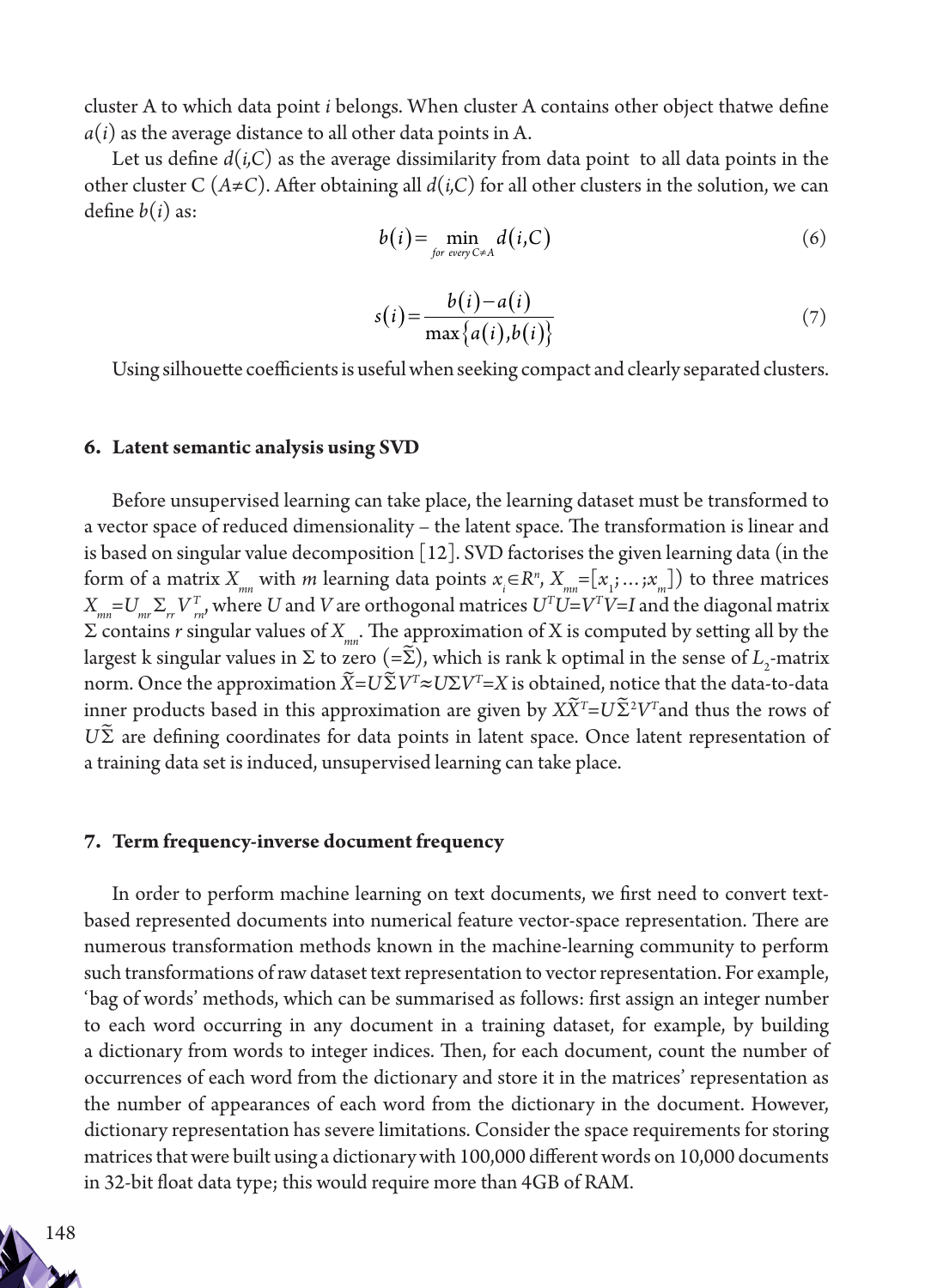Transformation methods based on occurrence count have other severe limitations: longer documents have, by their nature, a larger average count than shorter documents, even though they might talk about exactly the same topics. To avoid these potential pitfalls, it suffices to divide the number of occurrences of each word in a document by the total number of words in the document: these new features are called term frequencies or tf for short.

Another refinement in addition to term frequencies is to weight the words that occur in many documents in the corpus and are therefore less informative than those that occur only in a smaller portion of the corpus. This weighting is called term frequency-inverse document frequency or tf–idf method for short. Words that are common in a single or a small group of documents tend to have higher tf–idf numbers than common words such as articles and prepositions. Search engines and modern information retrieval systems widely use tf–idf methods. Equation (8) represents the classical formula for tf–idf used for term weighting.

$$
w_{i,j} = tf_{i,j} \log \left(\frac{N}{df_i}\right) \tag{8}
$$

Where:  $w_{i,j}$  is the weight for term in the documents *j*, *N* is the number of documents in collections,  $t_{i,j}^f$  is the term frequency of term  $i$  in document  $j$  and  $df_i$  is the document frequency of term *i* in the collections.

The tf–idf method evolved from IDF which was proposed by [25] and [26] with intuition that a term which occurs in many documents is not as good a discriminator as a term occurring in fewer documents and should have lower weight than the second.

## **8. Experimental results**

The dataset used for simulation experiments is the 20 Newsgroup. This is a collection of approximately 20,000 newsgroup documents, partitioned across 20 different newsgroups. It is a popular collation, widely used in text application experiments of machine learning techniques, such as text clustering. The data is organised into 20 different newsgroups, each corresponding to a different topic. Some of these topics are highly related, for example 'comp. sys.ibm.pc.hardware' and 'comp.sys.mac.hardware', while others are highly unrelated like 'talk.politics.mideast' and 'sci.crypt'.

For simulation experiments, a few datasets were constructed. The first dataset consists of documents from three different topics: 'soc.religion.christian', 'comp.graphics', 'rec. motorcycles' – this is referred to as DS1. The second dataset consists of dataset from four topics: 'soc.religion.christian', 'comp.graphics', 'rec.motorcycles' and 'rec.sport.hockey' and is referred to as DS2. The third dataset consists of five topics: 'soc.religion.christian', 'comp. graphics', 'rec.motorcycles', 'rec.sport.hockey' and 'comp.sys.ibm.pc.hardware' and is DS3. The fourth dataset consists of six topics: 'soc.religion.christian', 'comp.graphics', 'rec.motorcycles', 'rec.sport.hockey', 'comp.sys.ibm.pc.hardware' and 'sci.crypt' and is DS4.

After being loaded into memory, the datasets were transformed from text-based representation into vector-space representation of documents with the aforementioned tf-idf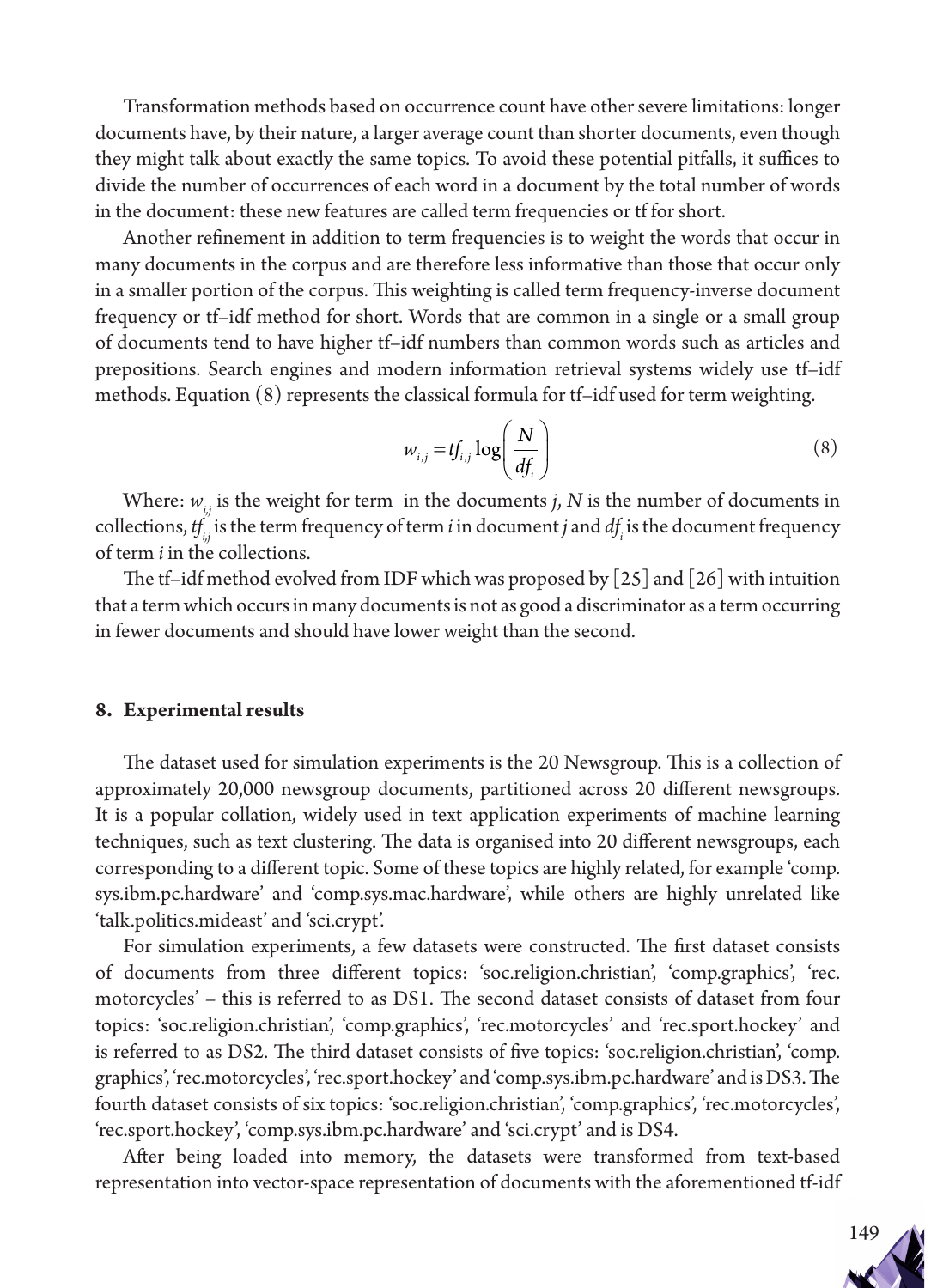method. Latent concept space was induced with SVD decomposition. The data was then normalised. On the normalised dataset, the modified BA was used to perform unsupervised machine learning. The algorithm not only returns the optimal partitioning of the given dataset, but also the optimum number of clusters given used clustering index silhouettes coefficient. The obtained solutions were compared with the kMeans algorithm for which the silhouettes coefficient was also calculated. Firstly, we performed experiments to see how the dimensionality of the concept space influenced the quality of the solutions; we then compare the proposed method with the kMeans algorithm.

During the simulation experiments, we used the knowledge base for dynamic parameter adjustments based on the current state of the colony for example, during the optimisation process using a Mamdani-type fuzzy inference system, the diversity and iteration number were as follows:

KnowledgeBase:

= "**If** diversity is *small* and iteration is very *small,* then Q is very big **If** diversity is small, **then** Q is big **If** iteration is big, **then** Q is *small* **If** iteration is very *big s* , **then** Q is very *mall*  $\left\lceil \right\rceil$ ₹  $\overline{1}$  $\mathbf{I}$  $\overline{\mathfrak{l}}$  $\left| \right|$  $\mathbf{I}$ 

For all experiments, the algorithm was set to stop after 5000 iteration steps; the number of bats was set to 1000\**dimmensions*; and maximum number of cluster to discover was set to 6;  $\alpha$ = 0.1,  $\gamma$ =0.85. Each test was re-run 50 times.

Figures 3 shows the mean solution found after 50 re-runs against a concept space dimensionality for a dataset containing three topics: 'soc.religion.christian', 'comp.graphics', 'rec.motorcycles' DS1.

Figures 4 shows mean solution found after 50 re-run against a concept space dimensionality for dataset containing four topics: "soc.religion.christian", "comp.graphics", "rec.motorcycles" and "rec.sport.hockey" DS2.



Fig. 3. Mean solution found for dataset D<sub>S1</sub>



Fig. 4. Mean solution found for dataset DS2

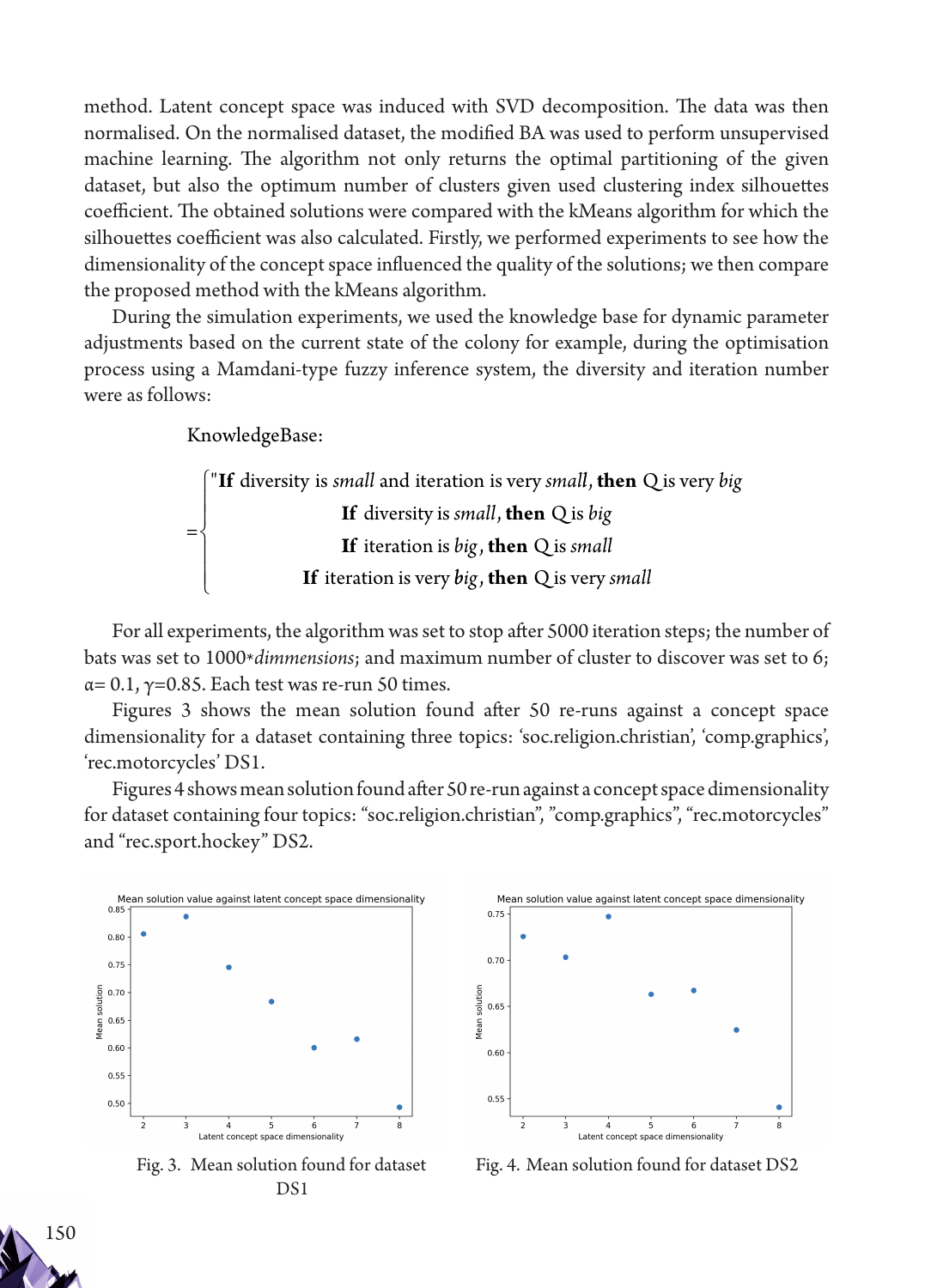

Fig. 5. Mean solution found for dataset DS3 Fig. 6. Mean solution found for dataset DS4

Figure 5 shows the mean solution found after 50 re-runs against a concept space dimensionality for a dataset containing five topics: 'soc.religion.christian', 'comp.graphics', 'rec.motorcycles', 'rec.sport.hockey' and 'comp.sys.ibm.pc.hardware' DS3. Figure 6 shows the mean solution found after 50 re-runs against a concept space dimensionality for a dataset containing six topics: 'soc.religion.christian', 'comp.graphics', 'rec.motorcycles', 'rec.sport. hockey', 'comp.sys.ibm.pc.hardware' and 'sci.crypt' DS4.

The results presented in Table 1 show how the proposed algorithm performs on used test datasets and it is compared to the classic kMeans algorithm, for which the silhouette coefficient was calculated.

|                 |                      | $\epsilon$                | $\circ$ |
|-----------------|----------------------|---------------------------|---------|
| <b>Dataset</b>  | <b>Mean solution</b> | <b>Standard deviation</b> | kMeans  |
| DS1             | 0.849                | 0.096                     | 0.755   |
| DS <sub>2</sub> | 0.751                | 0.145                     | 0.714   |
| DS3             | 0.745                | 0.163                     | 0.656   |
| DS4             | 0.715                | 0.193                     | 0.516   |

Table 1. Mean solution and standard deviation of the proposed algorithm compared to the kMeans algorithm

## **9. Summary**

The first modification to the BA are briefly discussed, then Mamdani-type inference system is shortly introduced and used linguistic variable and linguistic values have been defined. A full discussion of this modification and simulation experiments using different Mamdanitype inference systems for the dynamic modification of behaviour of a flock of bats in the BA can be found in the author's other publications [15] and [16]. This paper focused on the application of the proposed methods *in the document clustering problem of information retrieval systems.* An appropriate solution encoding the bat position in the search space is introduced which allows for both optimisation of cluster as well as their number.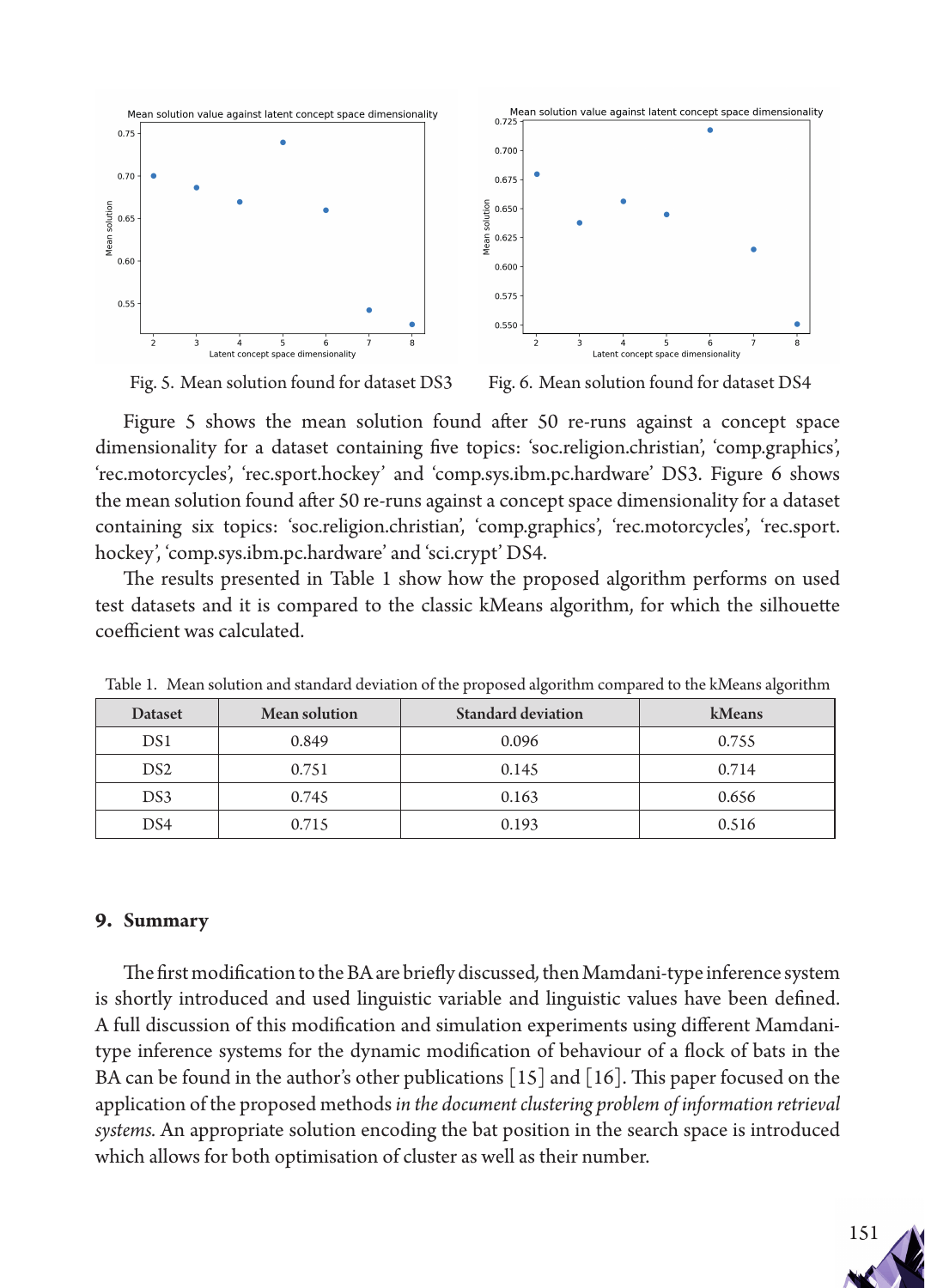Simulation experiments were conducted on the well-known 20 Newsgroup datasets. Since datasets, in their raw form, are word-based representations, they need to be transformed to vector-space representation before unsupervised machine learning can take place. The tf-idf transformation method was used for that transformation. Since the tf-idf method produces a sparse matrix, the concept space is induced using SVD decomposition.

A few tests were designed and conducted on different subsets of 20 Newsgroup original datasets. The first dataset (DS1) consists of documents from three different topics: 'soc. religion.christian', 'comp.graphics', 'rec.motorcycles'. The second dataset (DS2) consists of dataset from four topics: 'soc.religion.christian', 'comp.graphics', 'rec.motorcycles' and 'rec. sport.hockey'. The third dataset (DS3) consists of five topics: 'soc.religion.christian', 'comp. graphics', 'rec.motorcycles', 'rec.sport.hockey' and 'comp.sys.ibm.pc.hardware'. The fourth dataset (DS4) consists of six topics: 'soc.religion.christian', 'comp.graphics', 'rec.motorcycles', 'rec.sport.hockey', 'comp.sys.ibm.pc.hardware' and 'sci.crypt'.

The obtained results are reported, as well as their mean value and standard deviation for 50 re-runs of the proposed algorithm. The results obtained by the proposed method (MBA) were compared with the kMeans algorithms, which are well-known in literature. The mean solution found in terms of dimensionality of latent space is also considered.

The obtained results show that the proposed method is capable of finding a higher quality solution (in terms of the used clustering index silhouette coefficient) than the traditional method; therefore, it is better suited for the document clustering of information retrieval systems.

## **References**

- [1] Baziar A., Kavoosi-Fard A.A., Zare J., *A Novel Self Adoptive Modification Approach Based on Bat Algorithm for Optimal Management of Renewable MG*, Journal of Intelligent Learning System and Application, Vol. 5, Issue 1, 2013, 11–18.
- [2] Caliński R., Harabasz J., *A dendrite method for cluster analysis*, Commun. Stat., Vol. 3, No. 1, 1–27, 197.
- [3] Davies D., Bouldin D., *A cluster separation measure*, IEEE Trans. Pattern Anal. Mach. Intell., Vol. PAMI–1, No. 2, 224–227.
- [4] Dorigo M., Maziezzo V., Colorni A., *The ant system: optimization by a colony of cooperating ants*, IEEE Trans. on Systems, Man and Cybernetics B, Vol. 26, No. 1, 1996, 29–41.
- [5] Dorigo M., Stützle T., *Ant Colony Optimization*, MIT Press, 2004
- [6] Eberhart R. C., Shi Y., *Empirical Study of Particle Swarm Optimization*, 1999
- [7] Eberhart R., Shi Y., *Particle swarm optimization: Developments, applications, and recourses*, Proc. Congr. EVol. Comput., 2001, 81–86.
- [8] Fister I. Jr, Fister D., Yang X.S., *A Hybrid Bat Algorithm*, Elektrotehniski Vestnik, 2013, 1–7.
- [9] Fong S., Yang X.S., Karamanglu M., *Bat Algorithm for Topology Optimization in Microelectronic Application*, International Conference on Future Generation Communication Technology (FGCT), IEEE, 2012, 150–155.